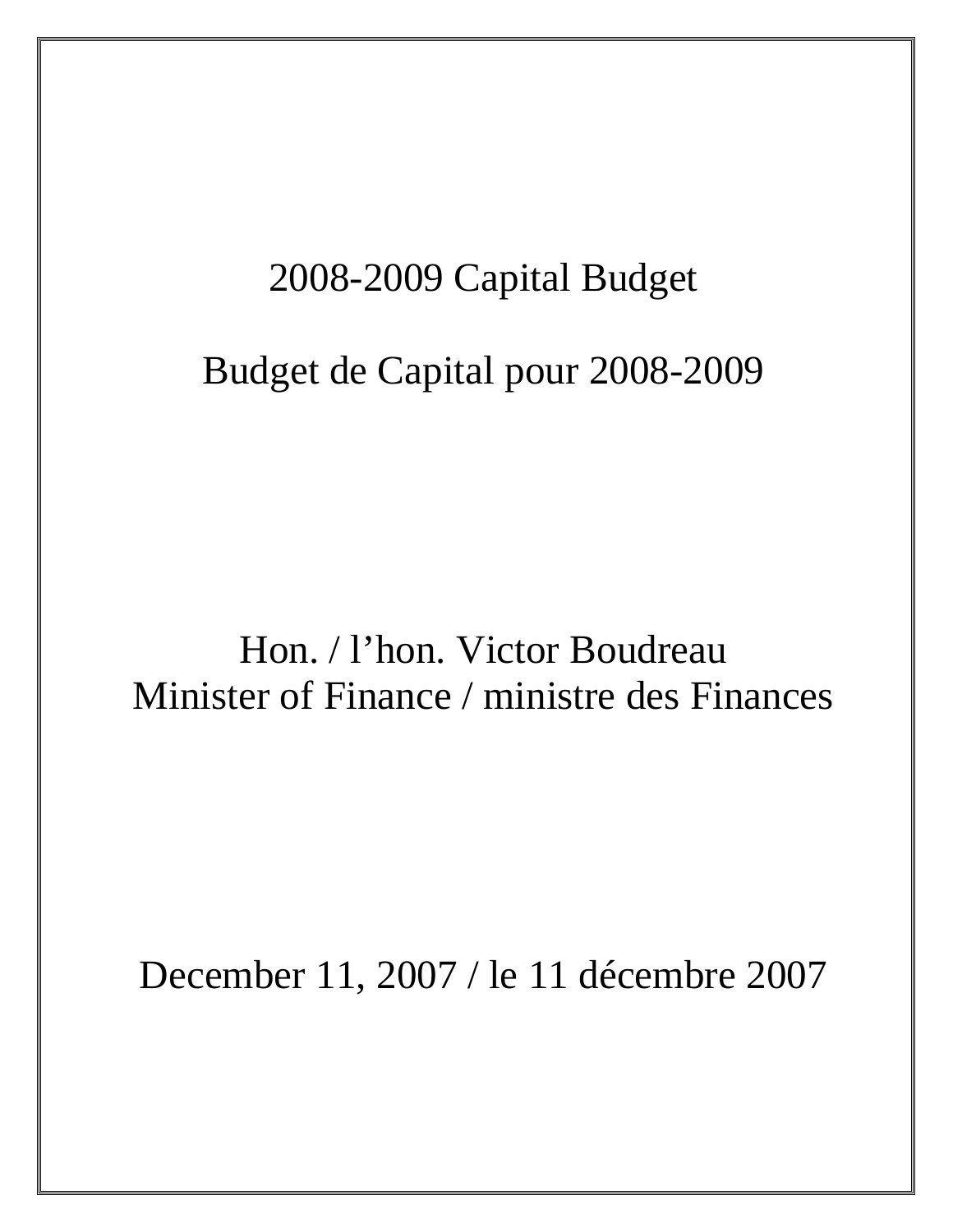

## **Capital Budget 2008-2009 Hon. Victor Boudreau, Minister of Finance December 11, 2007**

Mr. Speaker, it is my honour and privilege to stand in the House today and present the capital budget for 2008-2009. Before I present some of the details of the capital budget, I would like to update my colleagues on the 2007-2008 economic and fiscal pictures.

#### **Economic and Fiscal Update**

Mr. Speaker, as you and my colleagues well know, New Brunswick is not immune to the economic peaks and troughs of the global economy. This is reflected in the challenges faced by the forestry sector and the impact of the strong Canadian dollar. Despite these challenges, the overall New Brunswick economy continues to perform well in 2007. Our budget projection of 2.3% growth in the economy remains on track. Year-to-date, the provincial unemployment rate is at its lowest level in over 30 years and employment growth is strongest among the provinces. Investment growth is projected to lead the country, and retail sales and wages and salaries have been strong as well. This is positive news for the province.

We have more positive news, Mr. Speaker. We are committed to balanced budgets and strong fiscal management, and today's fiscal update reflects that commitment. I am pleased to announce that the government is now projecting a surplus of \$78.9 million this fiscal year. Since budget, we have experienced revenue growth supported by a healthy economy. In total, revenues are estimated to be \$120.2 million higher than budget.

Mr. Speaker, revenue growth has been strengthened by a number of factors:

- metallic minerals tax revenue is anticipated to increase by \$30 million from budget, based on strong world zinc markets and prices;
- the strong economy and employment growth have contributed to increased revenues from other taxes of an estimated \$36 million, and
- over \$50 million in additional funding is related to the federal budget, which was tabled in March 2007, after our budget. This includes changes to the federal Equalization Program.

At the same time, we continue to be fiscally responsible, ensuring that we have the financial resources to offset additional spending. Expenses are projected to increase by \$78.4 million above budget. Additional funding of \$14.5 million has been provided for regional and community development projects occurring around the province, \$14.0 million has been provided under Business New Brunswick's Strategic Assistance Program, and \$10.0 million relates to Regional Health Authority (RHA) deficits. We are also being prudent by including \$35.0 million to protect against potential spending pressures that could occur by year-end.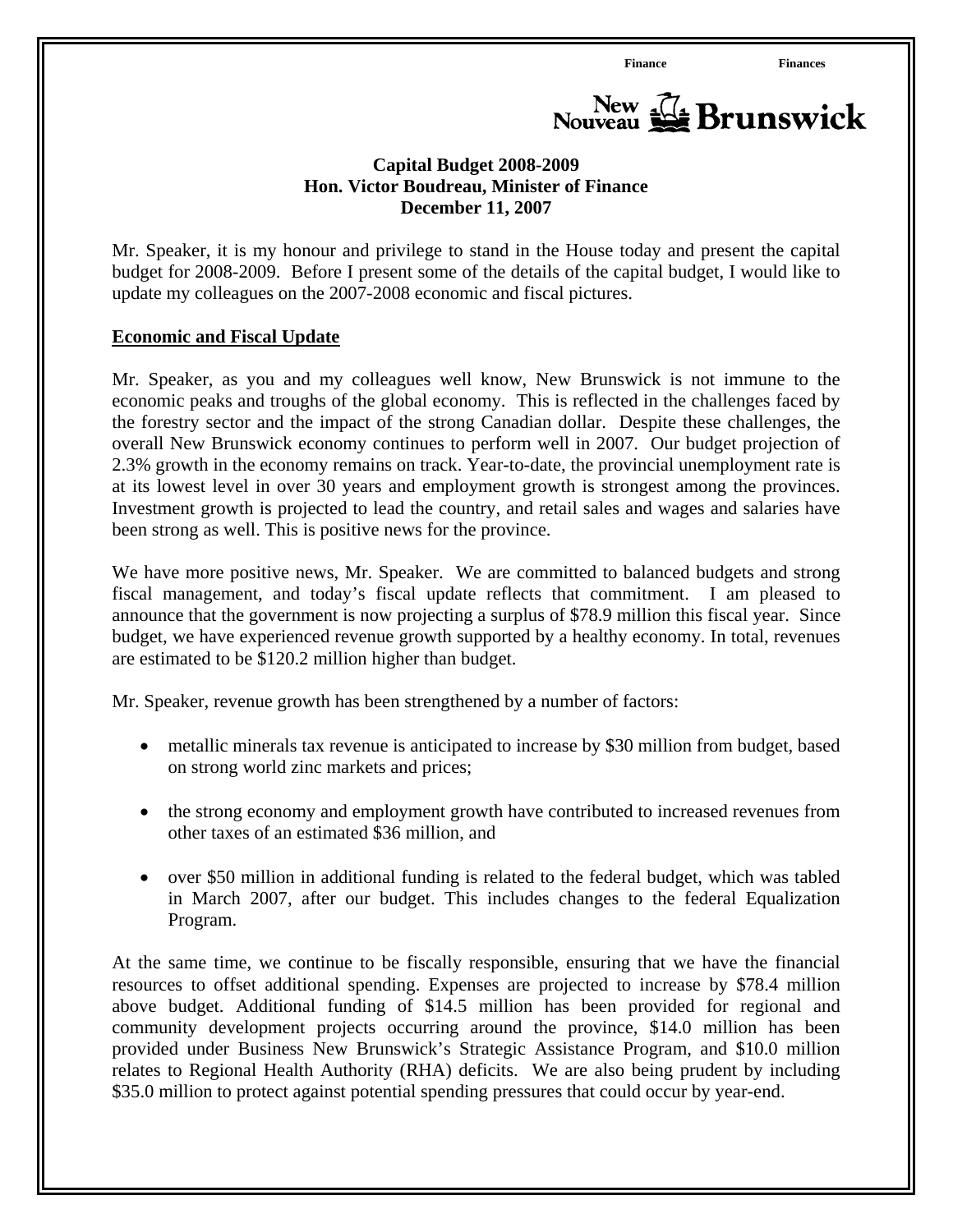Mr. Speaker, we will be tabling supplementary estimates today that will deal with additional spending in 2007-2008 along with tabling supplementary estimates for 2006-2007.

Mr. Speaker, there are a number of uncertainties that can affect our revenues and spending before year-end, including ongoing developments with NB Power, public sector pension plan returns, additional RHA deficits and other spending pressures. We are being prudent fiscal managers by recognizing these uncertainties in our forecast.

Moving forward, we will continue to face financial challenges. Without corrective action, the costs of health care, education and other services will outpace revenue growth. I can assure my colleagues that we will continue to make the necessary decisions that will enable us to invest in the priorities of New Brunswickers and move us on the path to greater self-sufficiency in a fiscally responsible manner.

Mr. Speaker, the financial results I have just detailed are positive developments for the province. These results provide a solid financial foundation, which will help us to make the strategic investments required to be self-sufficient in New Brunswick.

In particular, Mr. Speaker, the achievement of self-sufficiency will require significant strategic investments in our transportation network, our schools, hospitals and post-secondary institutions, and in developing key sectors of our economy.

We cannot do this alone. We need a strong partnership with the federal government, with local governments and with the business community. We believe that these investments are an essential part of the foundation for a strong, competitive and self-sufficient provincial economy.

In our *Action Plan to be Self-Sufficient in New Brunswick*, we committed to focus our resources and efforts to transform our economy, our workforce, our relationships and our government. We will invest in strategic infrastructure that drives economic development. We will also transform the way in which government addresses the road and public infrastructure needs of New Brunswick.

#### **Capital Budget 2008-2009**

The time for transformative change begins now.

Mr. Speaker, I am very pleased to inform the House that the capital budget for 2008-2009 is \$486 million.

Excluding the one-time Trans-Canada Highway payment in 2007-2008, the 2008-2009 Capital Budget is the largest in New Brunswick history.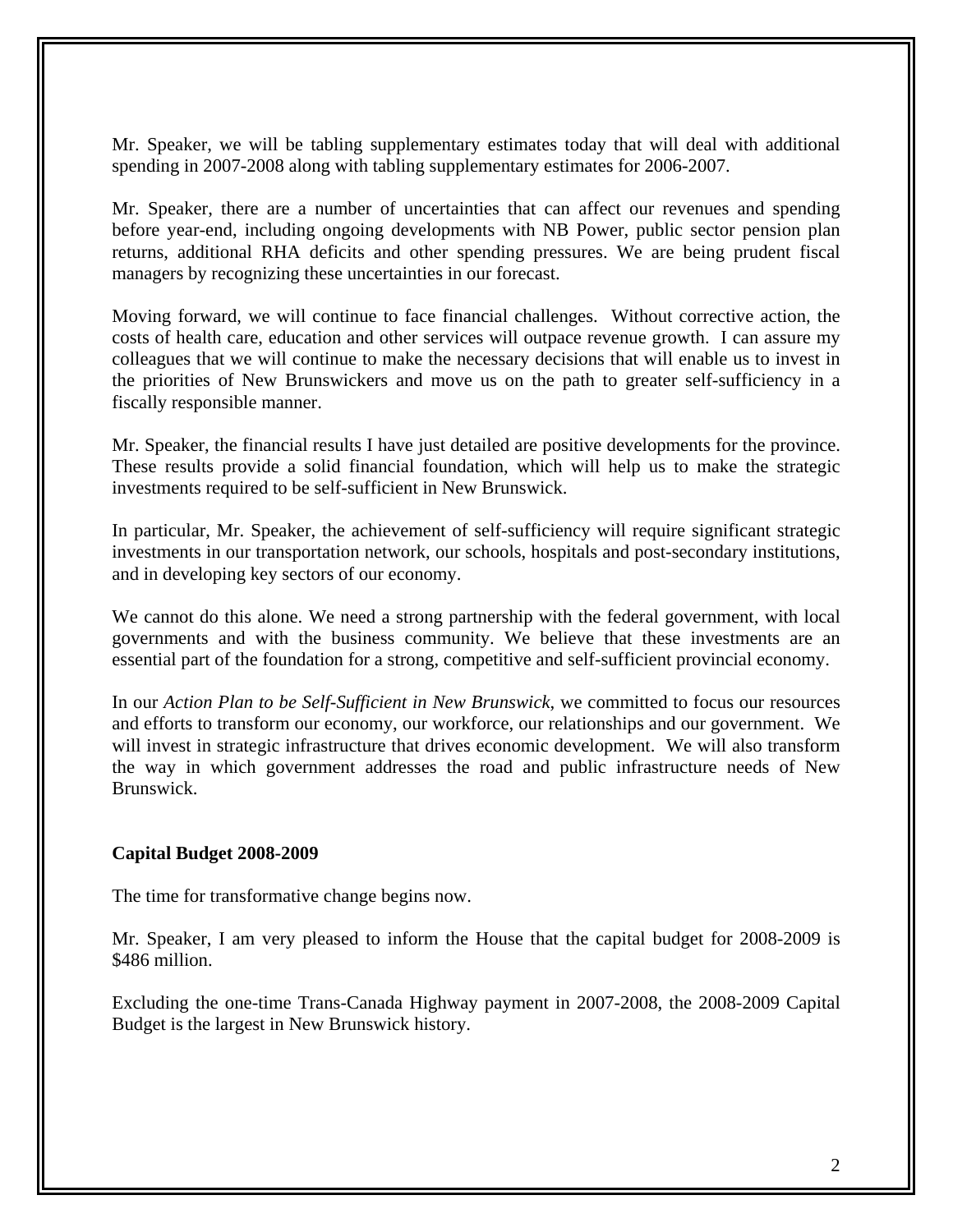Our government, as part of its *Action Plan to be Self-Sufficient in New Brunswick*, and its *Charter for Change,* is committed to improve highways that connect rural and urban areas and improve the flow of industrial goods.

Mr. Speaker, the focus of our 2008-2009 Capital Budget is on the rehabilitation of the province's existing highway and bridge infrastructure. With today's capital budget, our government is moving from the current approach of road infrastructure management to an Asset Management System. Last week, the premier provided us with some of the background on this award-winning and innovative system. I join him in congratulating my colleague, the Minister of Transportation, and his very capable department for their hard work in bringing about this transformation.

The Asset Management System will result in an investment of \$178 million in rehabilitating the province's existing network of highways, bridges and roads. This is \$132 million more than was budgeted in 2007-2008.

Mr. Speaker, we recognize that there is a financial cost associated with building and maintaining strategic infrastructure.

If I could use a simple analogy, as homeowners, we make strategic investments like replacing roofs to ensure that we not only protect our initial investment but that we can benefit from it for years to come.

If we are to achieve self-sufficiency, we must make the required investments in our transportation, public and economic sectors now. That being said, the government remains committed to meeting its balanced budget obligations under the *Fiscal Responsibility and Balanced Budget Act.* And, we will continue to manage the Province's net debt in a responsible manner.

Mr. Speaker, in 2026, New Brunswickers are going to look back at our investments in infrastructure and say that we did our part in moving New Brunswick forward. Under Premier Shawn Graham's leadership, we will put strategic infrastructure at the forefront of the government's agenda. With today's 2008-2009 Capital Budget, we are taking the initial steps to implement our vision for the future self-sufficiency of our province.

Mr. Speaker, I will now turn to the highlights of the 2008-2009 capital estimates.

As I mentioned earlier our capital budget for 2008-2009 is \$486 million. This significant, strategic investment reflects our continued commitment to building a proud and self-sufficient New Brunswick.

Mr. Speaker, if we want our economy to continue to grow, we need to increase our population. People will only come to New Brunswick and stay in our province if they can be assured access to quality health care and a quality education system.

As a government, we must ensure that we balance the requirement to invest in strategic economic infrastructure with the need to build and maintain an adequate social infrastructure.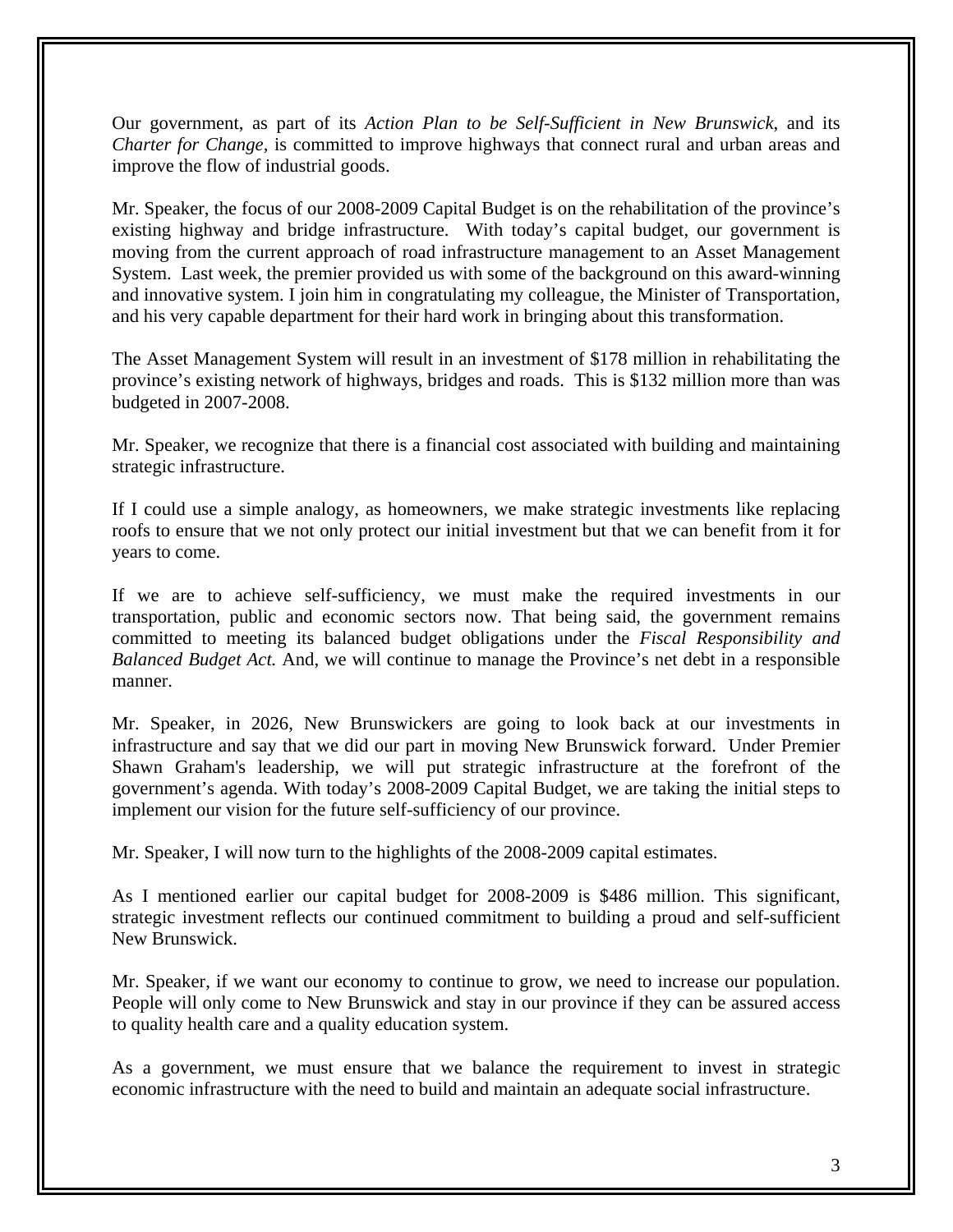We must make strategic investments in our health care facilities and schools today while ensuring that we keep in mind our vision of New Brunswick in 2026. Our goal is to continue to invest and maintain our infrastructure so that we can move our economy forward. Safe, efficient, sustainable and affordable infrastructure is fundamental to New Brunswick's economic prosperity and quality of life.

By ensuring that we invest in new strategic infrastructure while maintaining our existing infrastructure, we will help drive economic development in all regions of the province. These strategic investments will be made with the needs of future generations in mind.

As always with a capital budget, individual ministers will provide the specifics of the various projects. I can tell you that my colleagues will be eager and proud to share the details when their estimates are debated.

## **Transportation Infrastructure**

Having said that, Mr. Speaker, I would like to elaborate on some of the important projects being announced today.

With today's 2008-2009 Capital Budget, our government is making significant investments in our highway and road infrastructure across the province.

We are investing \$325.8 million on our roads and highways. These substantial investments will allow us to strategically build new highway infrastructure while making timely investments in our existing infrastructure.

Our capital investment in transportation includes:

- \$245.0 million for roads and highways, of which \$178 million is committed to projects under the new Asset Management System;
- \$53.5 million for the National Highway System as part of the first phase of a \$414 million cost-shared agreement with the federal government that will see investments in Routes 1, 7, 8 and 11; and
- \$27.3 million for the Canada/N.B. Border Infrastructure Program that will see the completion of a new international bridge at St. Stephen and a four-lane divided highway between Waweig and the Canada/U.S. border.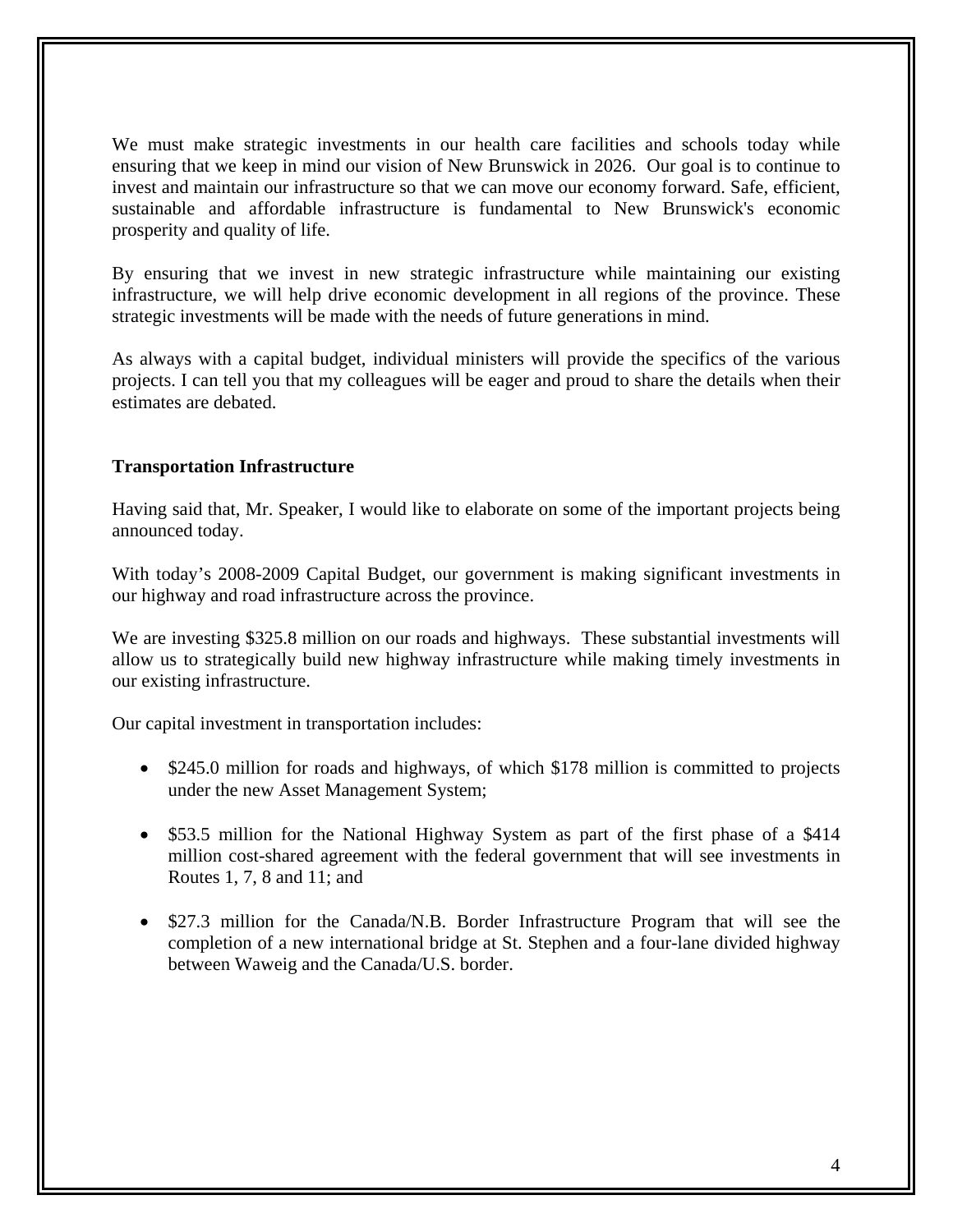# **Health Care**

Mr. Speaker, health care continues to be a priority for New Brunswickers and for our government. That is why we are making a \$57.5 million capital investment in health care for 2008-2009.

This investment includes:

- \$20.7 million for capital construction, including funding to commence:
	- o construction of a single storey addition to the Saint John Regional Hospital for a new emergency services department;
	- o renovations at the Dr. Georges L. Dumont Regional Hospital in Moncton to accommodate the new French-language medical doctorate program;
	- o renovations at the Dr. Everett Chalmers Regional Hospital in Fredericton, the Miramichi Regional Hospital, the Moncton Regional Hospital and the Saint John Regional Hospital to accommodate the new English-language medical doctorate program;
	- o a major expansion at the Dr. Georges L. Dumont Regional Hospital in Moncton;
	- o renovations to the Chaleur Regional Hospital in Bathurst for a new central sterilization room, and
	- o construction of a new community health centre in Rexton to replace the existing facility.
- \$19.2 million to purchase four linear accelerators in an effort to reduce patient waiting times for radiation therapy;
- \$13.2 million for capital equipment, including diagnostic and medical equipment; and
- \$4.4 million for various capital improvements and renovations to the existing health-care infrastructure.

We will also be moving forward with a public-private partnership to construct a new psychiatric hospital in Campbellton to replace the existing facility.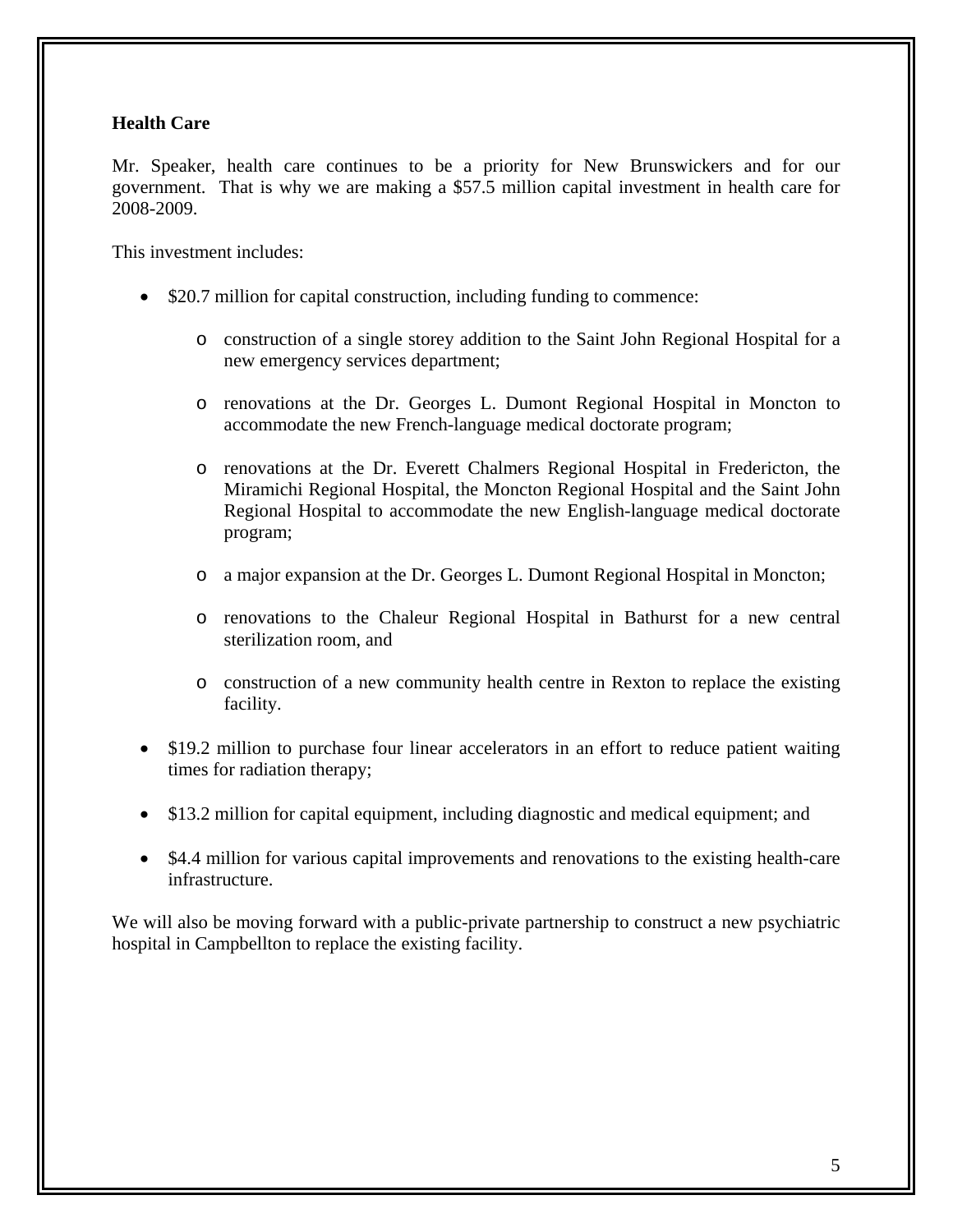## **Education**

Mr. Speaker, in June 2007, a new public education plan for New Brunswick was unveiled by Premier Shawn Graham and my colleague, Education Minister Kelly Lamrock. *When kids come first* is our government's vision for building the best education system in the country.

This plan contains eight commitments with over 140 specific actions that will move New Brunswick toward becoming a leader in education. One of these commitments is to create healthy and safe schools. I am very pleased today to announce that we will provide funding toward that recommendation.

We will make a \$41.6 million capital investment in our K to 12 schools in 2008-2009. The Minister of Education will provide more details, but the \$41.6 million includes:

- \$25.7 million for strategic investments in schools around the province, including the continuation of the Kimble Drive School in Fredericton and the Upper Miramichi School, and
- \$15.9 million in funding for major upgrades and renovations to our existing schools.

This funding will ensure healthy and safe schools and will improve the quality of the learning environment for students and teachers.

Mr. Speaker, in addition to investing in our K to 12 schools, this government will continue to invest in our community colleges. The estimates contain \$3.0 million for the completion of two major projects started in 2007-2008.

# **Tourism**

Mr. Speaker, as part of government's *Action Plan to be Self-Sufficient in New Brunswick* we identified the need to enhance the visitor experience by making investments to revitalize and expand key tourism infrastructure.

This capital budget will see a \$5.5 million investment in the province's tourism infrastructure, an increase of \$3.8 million over 2007-2008 revised spending.

These investments will be focused on the province's key tourism assets including Kings Landing, Village Historique Acadien, Mount Carleton Provincial Park and Sugarloaf Provincial Park.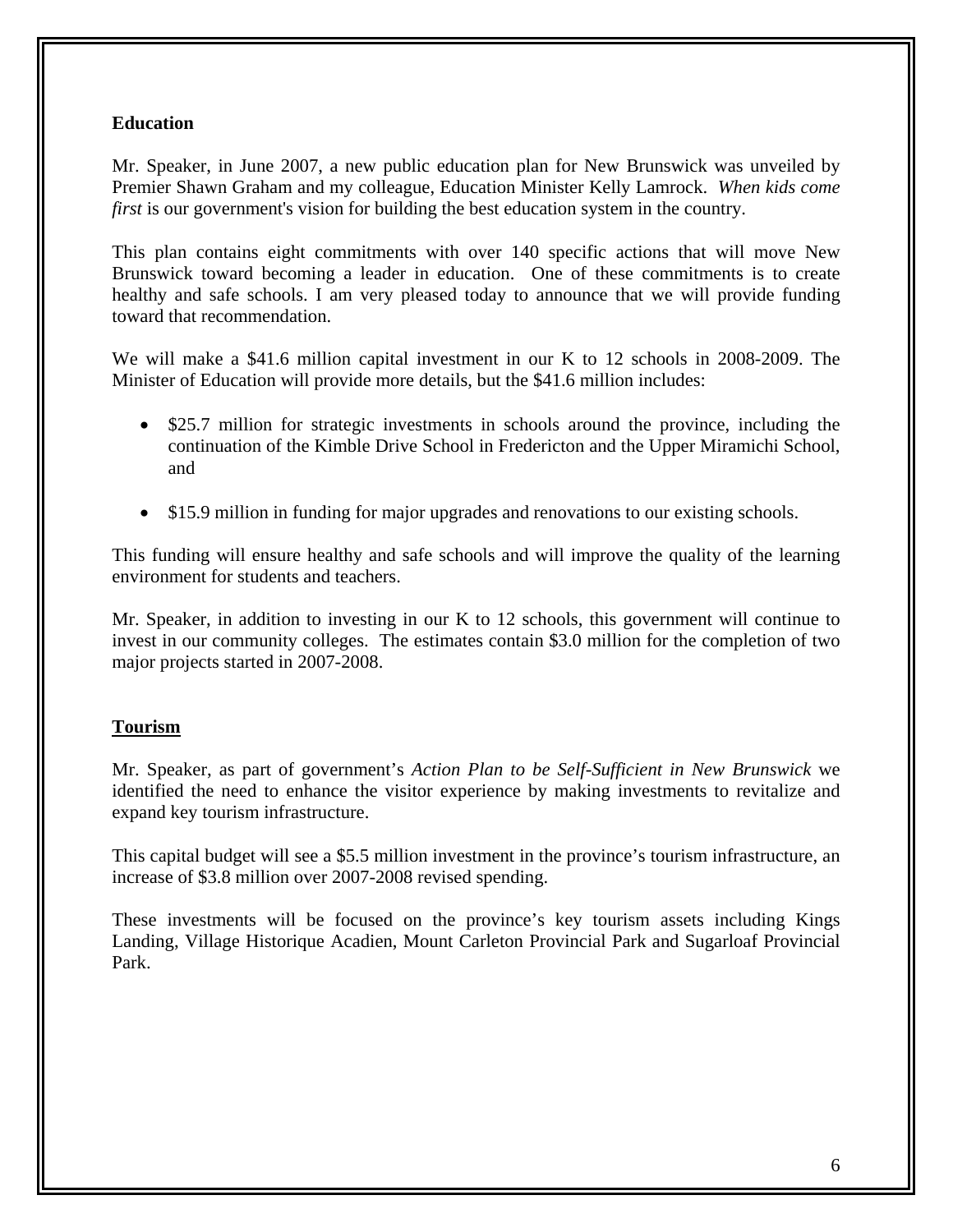## **Municipal Infrastructure**

Mr. Speaker, the provincial government is committed to working with all municipalities. A selfsufficient New Brunswick requires strong communities. With today's capital budget, we have placed a strategic focus on infrastructure for municipalities and rural communities. Our capital investment includes:

- \$9.8 million under the Canada/N.B. Municipal Rural Infrastructure Fund, which will provide funding to improve municipal infrastructure, with a focus on ensuring safe drinking water and more effective waste management systems;
- \$5.8 million under the Provincial Gas Tax Transfer Top-Up Fund, which will provide for infrastructure improvements in municipalities and unincorporated areas across the province, and
- \$500,000 for Local Service Districts for the construction and renovation of fire halls and other facilities.

# **Safety and Security**

Mr. Speaker, the government's responsibility for ensuring the safety and security of the public extends beyond our highways and schools. It also includes public buildings and other public infrastructure. Ensuring that people feel safe and secure where they live and work is an important part of government's self-sufficiency agenda. We take our responsibility seriously, which is why we are making the following investments in 2008-2009:

- \$14.0 million to upgrade the provincial fleet of vehicles including school buses and snow plows;
- \$4.8 million for various capital repairs and upgrades to provincially-owned buildings;
- \$2.2 million to complete a new Provincial Fish Health Laboratory in St. George;
- \$2.1 million to construct a new district office for the Department of Natural Resources in Kent County;
- \$2.0 million to continue necessary upgrades to the Legislative Assembly building;
- \$1.9 million to rehabilitate dams in the Musquash watershed, and
- \$1.2 million to repair and rehabilitate bridges on the Sentier NB Trail system.

In addition, we are moving forward with public-private partnerships to construct new courthouses in Moncton and Saint John. We will also be exploring options for adding capacity to our system of detention centres.